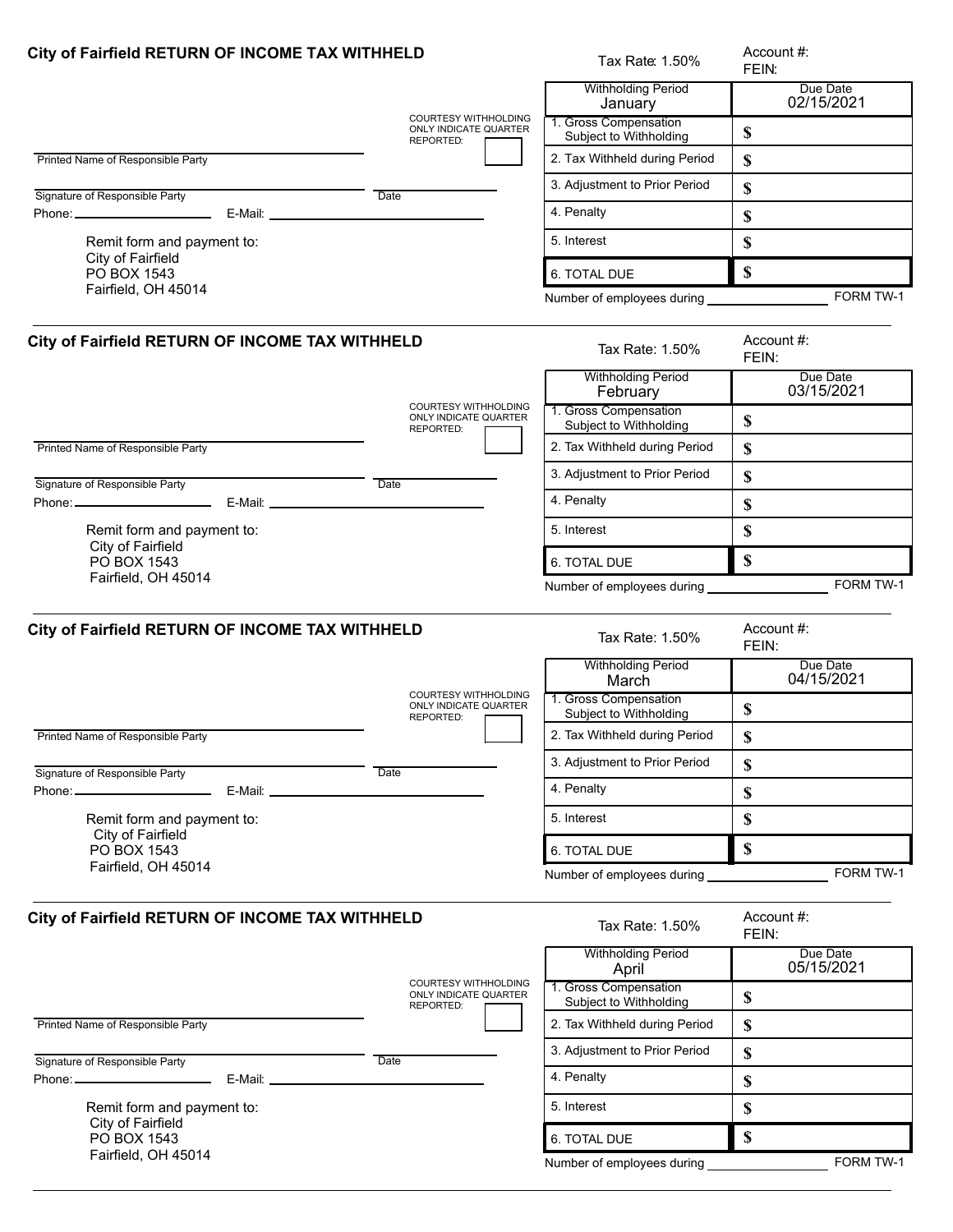| City of Fairfield RETURN OF INCOME TAX WITHHELD                                                                                                                                                                              |                                                                   | Tax Rate: 1.50%                                 | Account #:<br>FEIN:       |
|------------------------------------------------------------------------------------------------------------------------------------------------------------------------------------------------------------------------------|-------------------------------------------------------------------|-------------------------------------------------|---------------------------|
|                                                                                                                                                                                                                              | <b>COURTESY WITHHOLDING</b>                                       | <b>Withholding Period</b><br>May                | Due Date<br>06/15/2021    |
|                                                                                                                                                                                                                              | ONLY INDICATE QUARTER<br>REPORTED:                                | 1. Gross Compensation<br>Subject to Withholding | \$                        |
| Printed Name of Responsible Party                                                                                                                                                                                            |                                                                   | 2. Tax Withheld during Period                   | \$                        |
|                                                                                                                                                                                                                              | Date                                                              | 3. Adjustment to Prior Period                   | \$                        |
| Signature of Responsible Party<br>Phone: <b>E-Mail: E-Mail: E-Mail: E-Mail: E-Mail: E-Mail: E-Mail: E-Mail: E-Mail: E-Mail: E-Mail: E-Mail: E-Mail: E-Mail: E-Mail: E-Mail: E-Mail: E-Mail: E-Mail: E-Mail: E-Mail: E-Ma</b> |                                                                   | 4. Penalty                                      | \$                        |
| Remit form and payment to:                                                                                                                                                                                                   |                                                                   | 5. Interest                                     | \$                        |
| City of Fairfield                                                                                                                                                                                                            |                                                                   |                                                 |                           |
| PO BOX 1543<br>Fairfield, OH 45014                                                                                                                                                                                           |                                                                   | 6. TOTAL DUE                                    | \$                        |
|                                                                                                                                                                                                                              |                                                                   | Number of employees during _________            | FORM TW-1                 |
| City of Fairfield RETURN OF INCOME TAX WITHHELD                                                                                                                                                                              |                                                                   | Tax Rate: 1.50%                                 | Account #:<br>FEIN:       |
|                                                                                                                                                                                                                              | <b>COURTESY WITHHOLDING</b>                                       | <b>Withholding Period</b><br>June               | Due Date<br>07/15/2021    |
|                                                                                                                                                                                                                              | ONLY INDICATE QUARTER<br>REPORTED:                                | 1. Gross Compensation<br>Subject to Withholding | \$                        |
| Printed Name of Responsible Party                                                                                                                                                                                            |                                                                   | 2. Tax Withheld during Period                   | \$                        |
| Signature of Responsible Party                                                                                                                                                                                               | Date                                                              | 3. Adjustment to Prior Period                   | \$                        |
|                                                                                                                                                                                                                              |                                                                   | 4. Penalty                                      | \$                        |
| Remit form and payment to:                                                                                                                                                                                                   |                                                                   | 5. Interest                                     | \$                        |
| City of Fairfield<br>PO BOX 1543                                                                                                                                                                                             |                                                                   | 6. TOTAL DUE                                    | $\mathbf S$               |
| Fairfield, OH 45014                                                                                                                                                                                                          |                                                                   | Number of employees during _______________      | FORM TW-1                 |
| City of Fairfield RETURN OF INCOME TAX WITHHELD                                                                                                                                                                              |                                                                   | Tax Rate: 1.50%                                 | Account #:<br>FEIN:       |
|                                                                                                                                                                                                                              | COURTESY WITHHOLDING                                              | <b>Withholding Period</b><br>July               | Due Date<br>08/15/2021    |
|                                                                                                                                                                                                                              | ONLY INDICATE QUARTER<br>REPORTED:                                | 1. Gross Compensation<br>Subject to Withholding | \$                        |
| Printed Name of Responsible Party                                                                                                                                                                                            |                                                                   | 2. Tax Withheld during Period                   | \$                        |
| Signature of Responsible Party                                                                                                                                                                                               | Date                                                              | 3. Adjustment to Prior Period                   | \$                        |
|                                                                                                                                                                                                                              |                                                                   | 4. Penalty                                      | $\boldsymbol{\mathsf{S}}$ |
| Remit form and payment to:                                                                                                                                                                                                   |                                                                   | 5. Interest                                     | \$                        |
| City of Fairfield<br>PO BOX 1543                                                                                                                                                                                             |                                                                   | 6. TOTAL DUE                                    | $\mathbf S$               |
| Fairfield, OH 45014                                                                                                                                                                                                          |                                                                   | Number of employees during                      | FORM TW-1                 |
| City of Fairfield RETURN OF INCOME TAX WITHHELD                                                                                                                                                                              |                                                                   | Tax Rate: 1.50%                                 | Account #:<br>FEIN:       |
|                                                                                                                                                                                                                              |                                                                   | <b>Withholding Period</b><br>August             | Due Date<br>09/15/2021    |
|                                                                                                                                                                                                                              | <b>COURTESY WITHHOLDING</b><br>ONLY INDICATE QUARTER<br>REPORTED: | 1. Gross Compensation<br>Subject to Withholding | $\mathbb S$               |
| Printed Name of Responsible Party                                                                                                                                                                                            |                                                                   | 2. Tax Withheld during Period                   | \$                        |
| Signature of Responsible Party                                                                                                                                                                                               | Date                                                              | 3. Adjustment to Prior Period                   | \$                        |
|                                                                                                                                                                                                                              |                                                                   | 4. Penalty                                      | \$                        |
| Remit form and payment to:                                                                                                                                                                                                   |                                                                   | 5. Interest                                     | \$                        |
| City of Fairfield<br>PO BOX 1543                                                                                                                                                                                             |                                                                   | 6. TOTAL DUE                                    | $\boldsymbol{\mathsf{S}}$ |
| Fairfield, OH 45014                                                                                                                                                                                                          |                                                                   | Number of employees during                      | FORM TW-1                 |